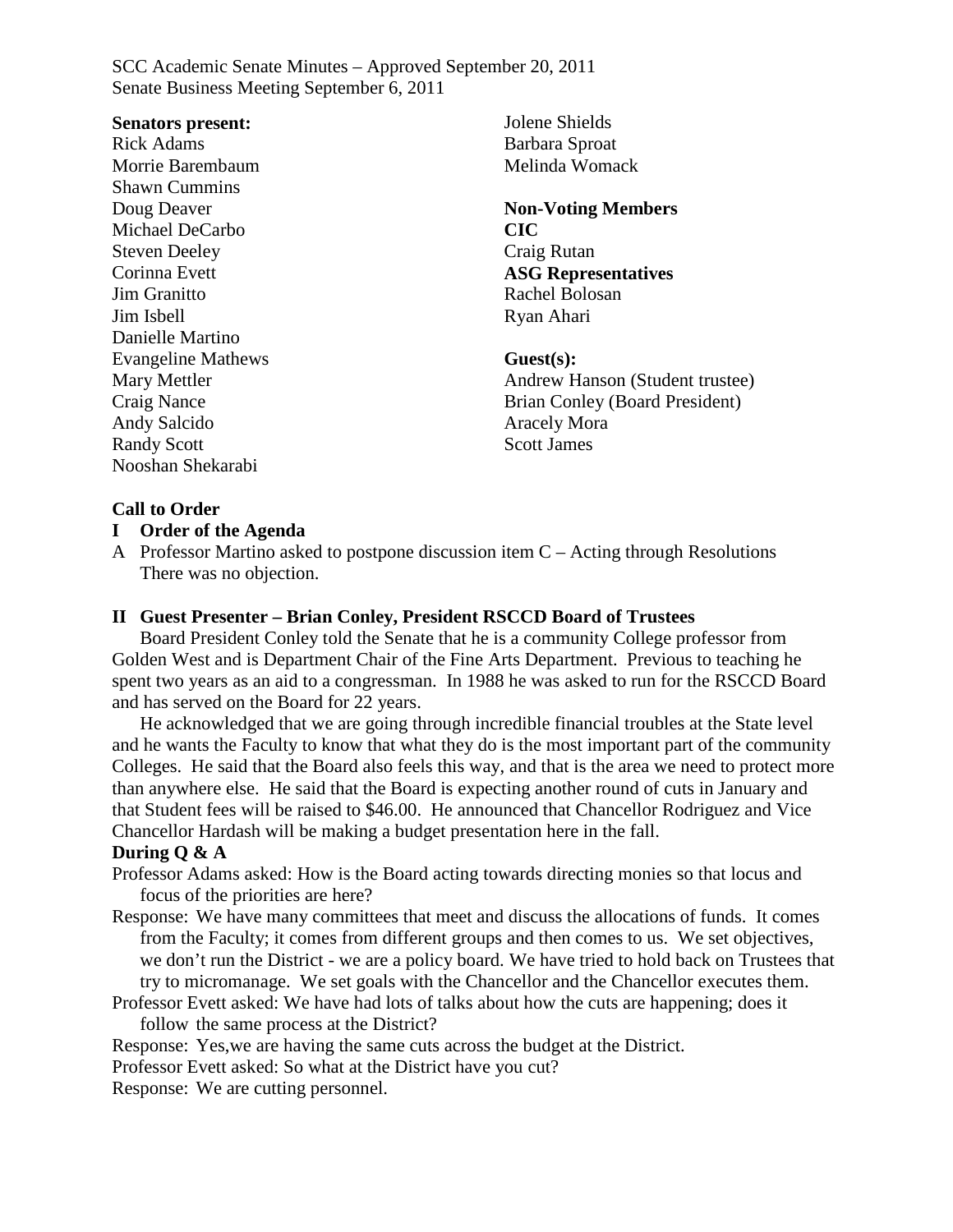- Professor Scott stated: one message that has been conveyed to us, in different forums and committees, is that if there were to be additional cuts in FTES, that somehow the school sites are the ones that will have to absorb the reduction in funding, the sentiment that was conveyed to us was: because the District does not generate FTES, then there do not need to be cuts at the District.
- Response: No, we have been cutting.
- Professor Scott stated: the idea of setting the costs centers verses the District is contentious and should be avoided.
- Response: I agree, I agree totally.
- Professor Evett asked: What of the ITS tech we lost?
- Response: That is the cost across the District; we have all lost personnel, like our public relations officer. Compared to other Districts we are in really good shape, especially compared to the others in North Orange County. There may be some smaller Districts that may have to close their doors. We are not currently laying people off; we are in a hiring freeze and when people leave, we are not filling those positions.
- Professor Nance stated: Vice Chancellor Hardash is doing a great job, but we have a \$30 million surplus for payroll, so why aren't we borrowing money? That would stretch out over 30 years. We wouldn't have to cut people, we wouldn't have to ask people to do two jobs, but now we are cutting classes, where we don't have to.
- Response: But to continue borrowing would mean that it wouldn't come back. We need a reserve of 5%, about 8 million. We took \$9 million of the surplus to help both Colleges. We have \$25 million to offset State deferrals. They continue to tell us that next year it is going to be worse.
- Professor Sproat asked: if we do have to become smaller, and given the direction the Board has taken, do you foresee losing any Faculty positions?
- Response: I hope not, that's what I don't want to see. I think that we will make it and if we must borrow, then we would.

# **III Approval of Minutes**

- A May 3, 2011 postponed
- B August 17, 2011 postponed
- C August 30, 2011 postponed

# **IV Public Comments**

- A Professor Rutan requested that the Faculty temporarily not perform a course copy in Curricunet. The software has been upgrading, but unfortunately, as ours is custom built, the upgrades do not coincide with our program.
- B Professor Rutan reported that on September 23, he and Professors Evett and Martino will attend the Regional Curriculum meeting at MtSAC; the primary topic will be course repeatability.
- C Professor Martino stated that we must get more ITS help; it is taking weeks to get work orders completed.
- D Professor Scott posited that if there are to be cuts to full time Faculty Programs or Faculty in general, in light of the 600 to 700 sections that will be cut in the Spring, how is this possible without cutting more than Adjunct Faculty.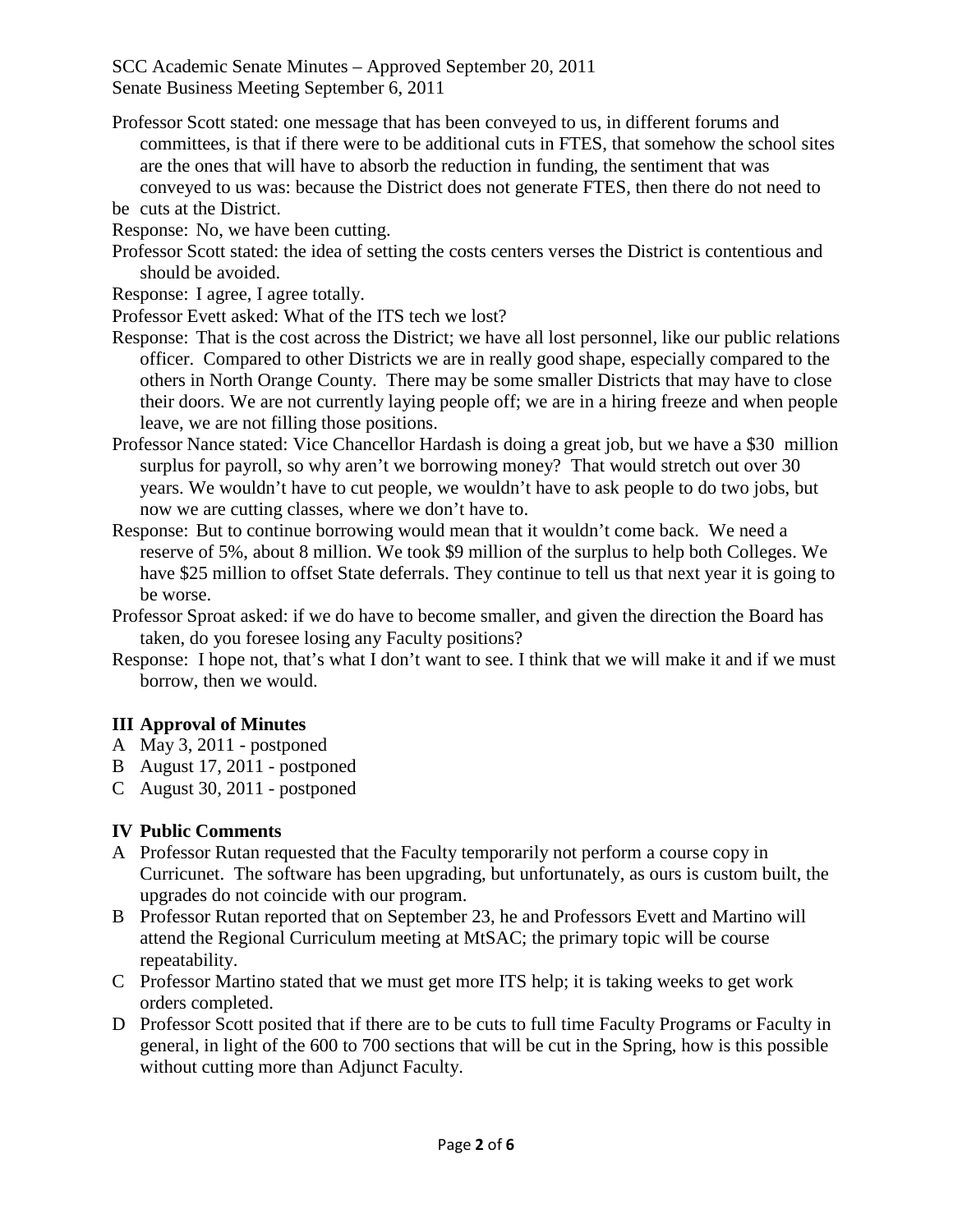- E President Barembaum reiterated what Board President Conley said, that the board sets policy, but not process. They enforce policy and we must be careful that the Board not micromanage.
- F Vice President Mora pointed out that right now the Board's policy is not to borrow money. When they set a policy like that, it triggers other actions we must take. When Board President Conley made reference to the trouble with the Board in the past, he was right; there used to be horrendous trouble between the District and the College; particularly with micromanaging.
- G Professor Rutan stated that when you look to the Board Policies they are particularly vague; it is the Administrative Regulations that detail specifically how those policies shall come into being.
- H Student Trustee Hanson agreed and said the way in which the Senators are describing the Board is what he has encountered so far. What he can tell in his short time as Student Trustee is that they are all well intentioned individuals.
- I Vice President Mora agreed with what Professor Scott had said previously; that if the Colleges and the District benefit during times of growth, shouldn't the District suffer losses during times of decline? This conversation has to happen in BAPR.

# **V ASG Report – Rachel Bolosan**

- 1 The ASG has met their goal of having over 80 students at our council meetings.
- 2 This Friday, September 9, will be the first ASG workshop.

# **VI Discussion Items**

# **A Faculty Hire Process - President Barembaum**

- 1 It is very unlikely that we will be doing any hiring; however it is necessary for us to follow the process.
- 2 We will be doing program review this Fall and the hiring process goes hand in hand.

# **During discussion:**

- Professor Martino stated, when you mention that we need to go through the exercise, it seems to downplay the importance of it, but don't we need to establish a history of prioritization? She stated she is worried that some departments might not submit paperwork in; thinking it unlikely they will get a new hire.
- Professor Evett brought attention to the fact that when President Barembaum first brought this through, he made it clear that this was not an empty exercise; in his recent emails he has been saying this is more than just going through the motions.
- Professor DeCarbo pointed out that in past years when we knew there was no hiring, we still followed the procedure.
- President Barembaum reiterated that it does create prioritization and explained the process to the new Senators.

# **B Brown Act Review - President Barembaum** (Appendix 1 – Brown Act)

- 1 Meetings must be posted at least 72 hours in advance.
- 2 Anyone who wishes to attend has to be notified where and when to attend.
- 3 The Board members must only speak to one another in public; they are not allowed to speak to one another privately and form blocs for votes in particular ways.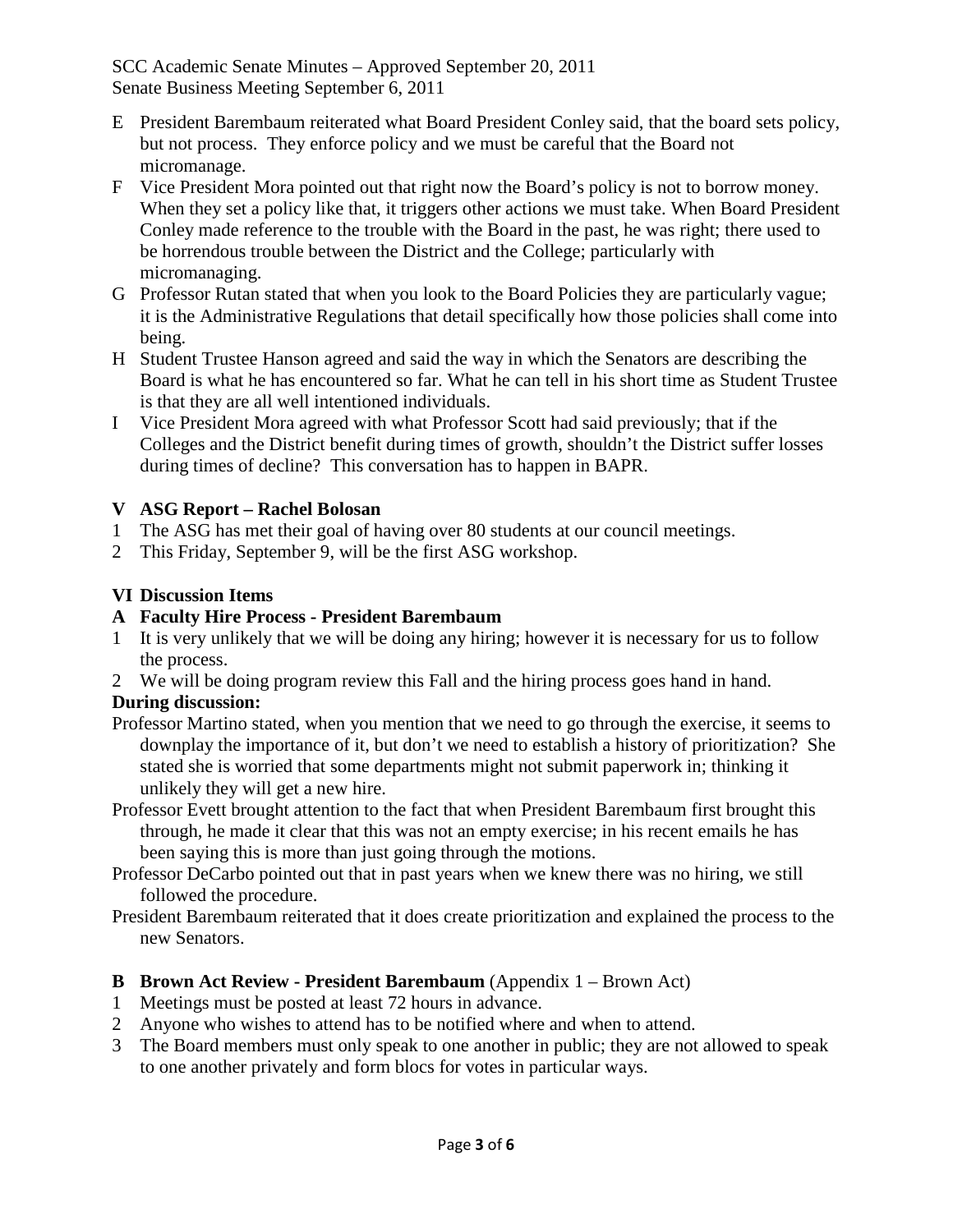- 4 One thing that we must pay attention to is that we must only vote on those things that appear as an action item; so that people may see it on an agenda and ask to speak to it.
- 5 There are some instances, in regards to emergencies, where you can suspend the rules and place an item up for action, but there must be a 2/3rds vote to suspend the rules. Last week there were some items that we brought forth as action items and we did not vote to suspend the rules. It is my fault for not catching it; but suspending the rules should be done in extraordinary instances and should not be our common practice.
- 6 It has become common practice for this Senate to suspend the rules.

# **During Discussion**

- Professor DeCarbo stated that last week we formed Task Forces; these were not emergency actions. It is not certain that these were actions taken by Senate, but rather investigatory bodies for the Senate.
- President Barembaum replied: yes, but one of those task forces is to work with our colleagues at SAC and the Administration so I am not sure that is exactly an investigatory body.
- Professor Rutan stated that one of the problems we face is a lack of historical records of the action items of the Senate. If things were formally placed on the agenda and resolutions were brought forth, it would allow us to continue in a more systematic process. We should definitely create a more formal process of keeping track of our Task Forces: why they are formed, what their task is, and what they accomplished. This will allow for institutional memory.
- President Barembaum stated: while it is our practice to have a  $1<sup>st</sup>$  and  $2<sup>nd</sup>$  reading, we do not have to do that, we can bring forth anything, we do not have to have a  $1<sup>st</sup>$  and  $2<sup>nd</sup>$  reading, we can bring it forth as an action item.

# **C Acting through resolutions – Postponed**

# **D Goals – President Barembaum**

- 1 Professor DeCarbo asked that a template be created for Senate Task Forces.
- 2 Professor Rutan asked for the Senate to investigate the dissolution of common curriculum between SCC and SAC.
- 3 Professor Martino asked for a transition to a more formal resolution process.
- 4 Professor Adams asked that the Senate investigate its role in keeping the Honors program viable and equitable in workload.
- 5 Professor Sproat would like to ask for support for a book budget.
- 6 Professor Granitto asked that the Senate continue to donate funds to TGIF, the Golf Tournament and Buy the Book.
- 7 Professor DeCarbo asked that we follow through on our resolution we passed on Turn-it-in.

# **E Senate Dues – Professor DeCarbo**

- 1 Reported that he discovered Faculty with a 192 day contract contributed an extra \$5.00 or \$10.00 to the Senate via automatic paycheck withdrawal last year, and is unsure how far back this has been happening.
- 2 One possible way to solve this is for the Faculty not affected to contribute more to our Senate dues and that Professor DeCarbo will be seeking to raise the Senate dues to \$60.00.

**During Discussion -** Upon much discussion many concerns were identified:

1 The extra funds pulled from the 192 day contract Faculty.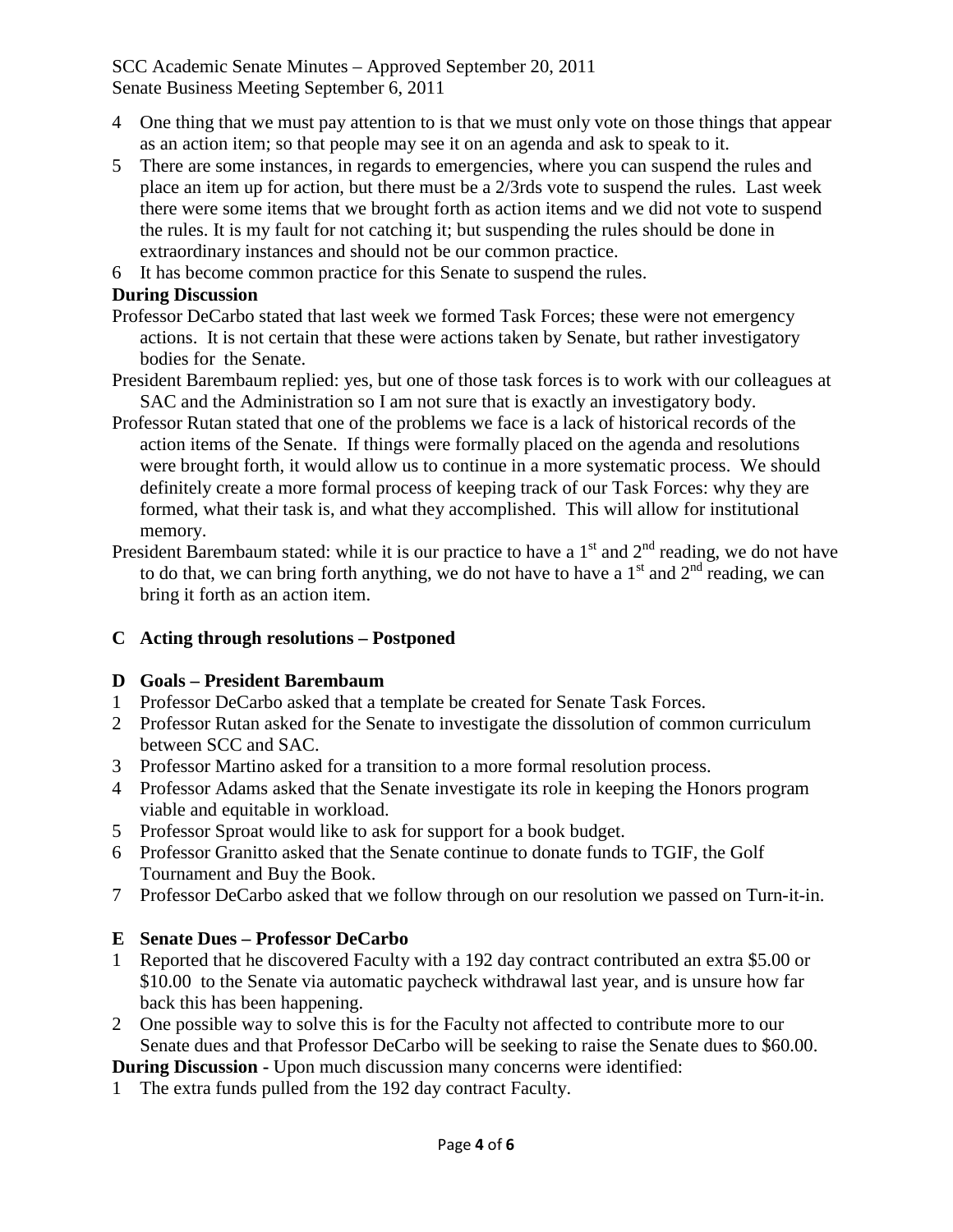- 2 The need to raise Senate dues.
- 3 The need to secure more funding from the District.
- 4 The demand for Senate donations.
- 5 The request to allocate money to the Faculty Excellence Adjunct Faculty.
- 6 The need to identify how the Senate dues should be spent.

Thus, Professor Cummins moved that:

*The Senate should direct the Treasurer to create a survey regarding Senate dues; to be sent to the Senate for review by Thursday, September 8; revisions to submitted by Monday, September 12; and upon approval of the revised survey, it shall be sent to the Full time Faculty to be submitted by Monday, September 19; and the results to be presented at the September 20 Business Meeting.*

Professor Womack provided the second.

# **The motion passed without dissent.**

## **F Program Review - President Barembaum**

1 This is a reminder that you have to do program review this Fall; it is not a quick task; so please allow your department time to thoughtfully and thoroughly complete it.

## **VII Reports Discussion**

- **A Curriculum - Professor Rutan**
- 1 Refer to public comments.
- **B SAC Senate Report - Professor DeCarbo**
- 1 The SAC Senate has yet to meet.
- **C Technology – Professor James**
- 1 There are ongoing issues with Faculty use of private e-mail accounts to communicate with students; the policy that seems to be emerging is that Faculty must use the District email address.
	- a Professor James stated that he does not think there will be a policy prohibiting private accounts; however Faculty will be encouraged to use the District email because of the many benefits: email can be archived, student contact can be monitored, student conflict is recorded, and there will be ways to have emails go specifically to a folder.
- 2 On our campus, Turn-it-in has much support, for some reason at SAC they do not have any interest.

# **During Discussion**

- Vice President Mora stated that at SAC they see that if the money was spent by the District on Turn-it-in, then it would have to come from other places.
- Professor Evett wanted it known that there are more advantages to Turn-it-in, than just checking for plagiarism: it has a better method for grading and a newer grammar function for students. Furthermore, if we passed a resolution at our Senate, and if SAC does not want it, but the District has money for it, then it should be purchased.
- Professor James pointed out that it would only cost \$6,000-\$8,000 more for the District to purchase Turn-it-in so that all can use it. Currently licenses for the SAC Fire Department and the SCC English are \$22,000-24,000. He also added that the "safe assign" plagiarism feature of Blackboard is not a learning tool, rather it is a "gotcha" tool.
- President Barembaum asked Vice President Evett to open a dialogue with SAC Senate President Ray Hicks regarding Turn-it-in.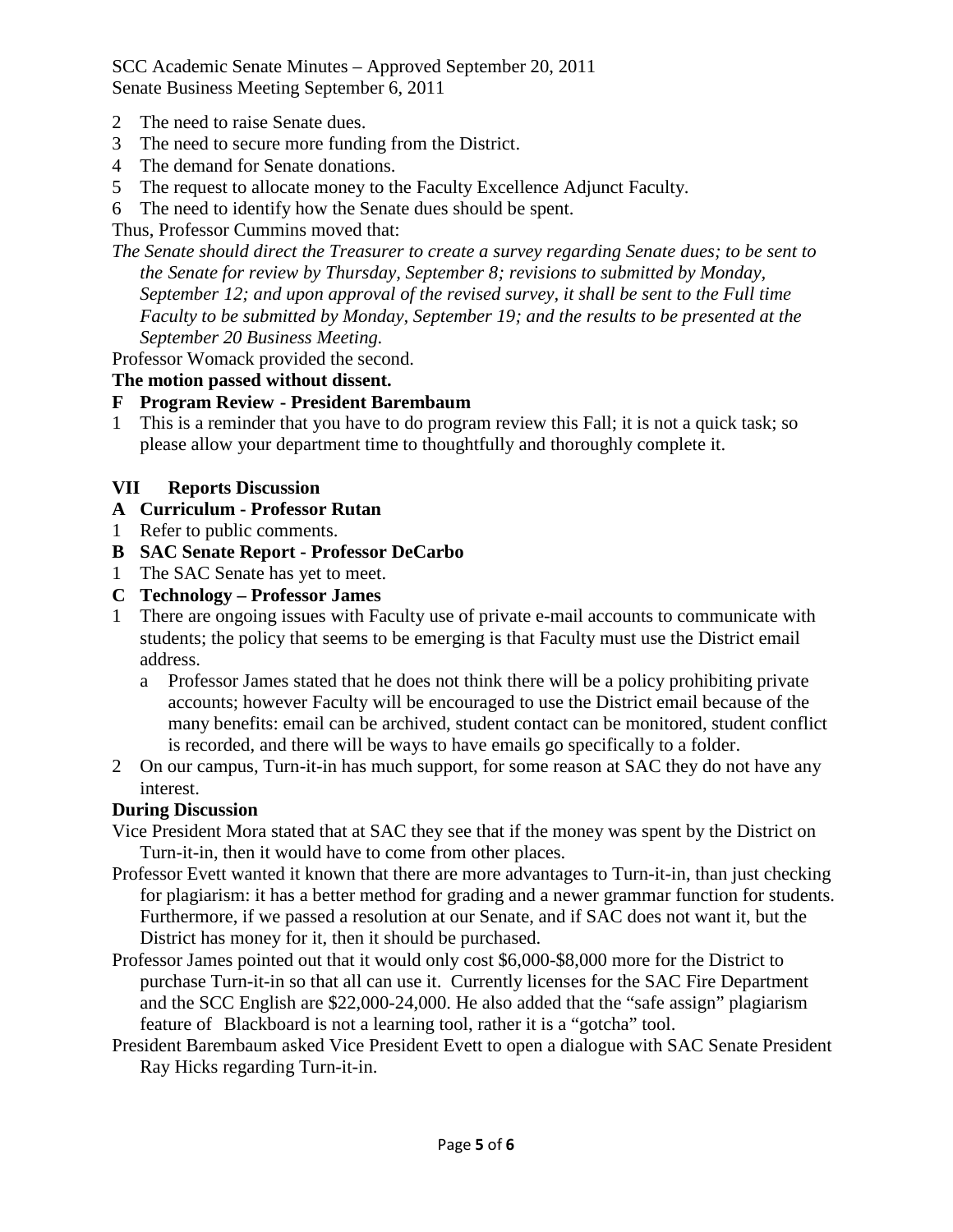*Professor Nance moved to adjourn Professor Isbell seconded the adjournment.* **The meeting is adjourned without dissent.**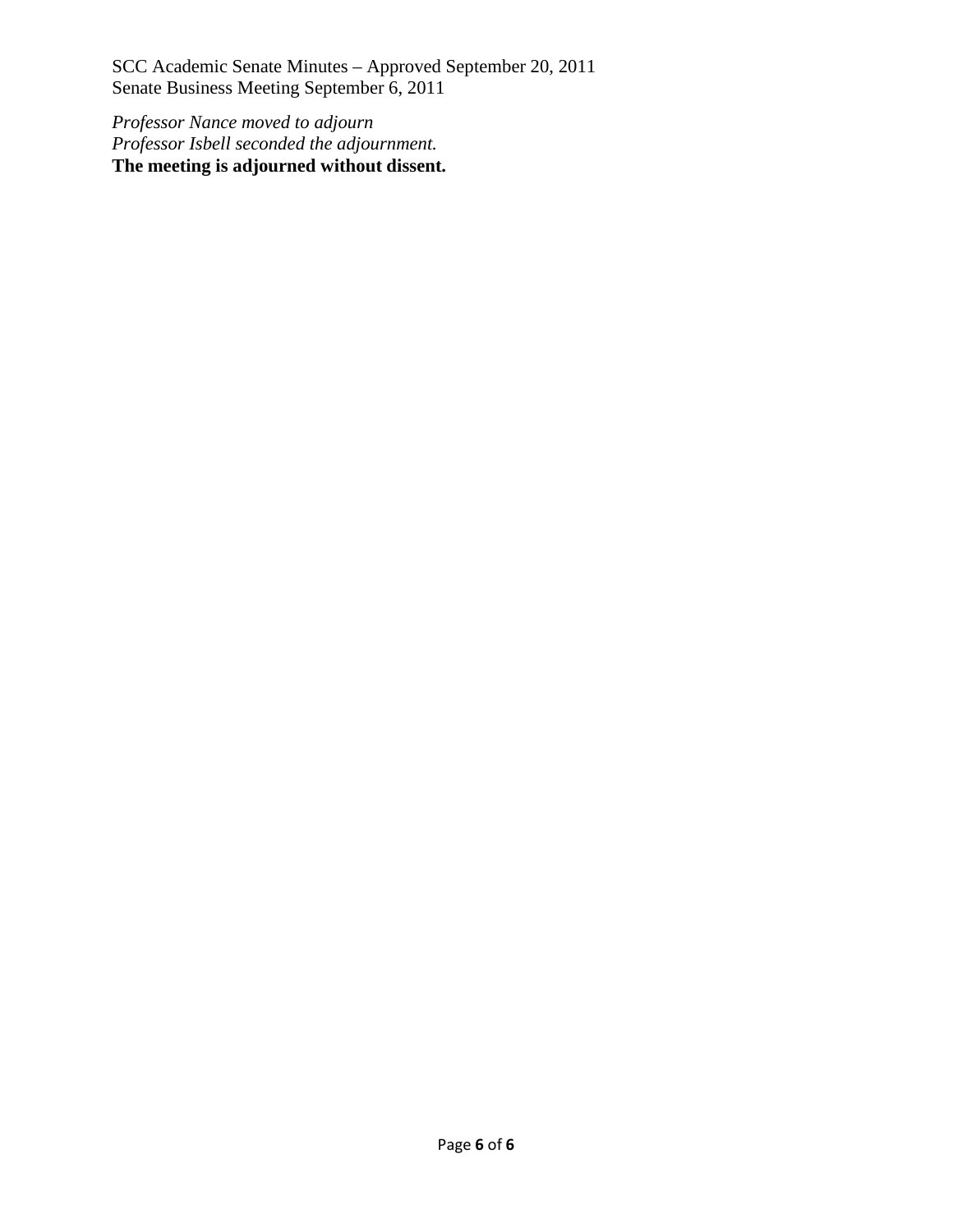This document was obtained from the Academic Senate of California Community Colleges (ASCCC) webste: http://asccc.org/node/174971 (9/1/2011)

## **BROWN ACT DO'S AND DON'TS FOR ACADEMIC SENATES**

This summary does not substitute for legal opinion or serve as an official interpretation of the statutes. Readers are cautioned to use this summary information judiciously. **Relations with Local Senates committee** The Academic Senate for California Community Colleges June 1996. Revised June 1998

#### **BROWN ACT COVERAGE**

The Brown Act applies to the meetings of all legislative bodies (GC 54952) which includes:

- 1. The Board of Trustees
- 2. Any subcommittee of task force created by the Board with a majority of Board members
- 3. Any subcommittee or task force created by the Board which has a definite, ongoing charge (either decision-making or advisory) OR has a regular meeting schedule set by the Board, regardless of Board membership.

THIS MEANS THAT THE BROWN ACT APPLIES TO THE ACADEMIC SENATE AND ALL COLLEGE COMMITTEES RECOGNIZED BY THE BOARD AS ADVISORY OR DECISION MAKING IN ITS BOARD POLICIES.

A meeting of a legislative body (GC 54952.2) occurs whenever a majority of members gather to discuss business within their charge with the following exceptions. All exceptions require that a majority of members do not discuss among themselves any business within their charge.

- 1. attendance at a conference
- 2. an open meeting of some other group to address local issues (even a Boardrecognized group under the definition of "legislative bodies"), and
- 3. social gatherings

THIS MEANS THAT A MAJORITY OF SENATE MEMBERS CAN GO TO CONFERENCES, UNION MEETINGS, OR OTHER GATHERINGS IF THEY DO NOT DISCUSS SENATE BUSINESS AMONG THEMSELVES.

### **AGENDAS**

Required:  $(GC 54954.1 - 3)$ 

Include time and place (must be within district with some exceptions).

Mail agenda one week before meeting to those who request it.

Post agenda 72 hours before meeting.

Special meetings require 24 hour notice and are limited to agenda items. Senates do not call emergency meetings (which do not require 24 hour notice). Allow for public comments before or during discussion of agenda items (no sign in requirements).

Include all action items on the agenda, with a brief description.

Recommended:

Use resolution format for action items.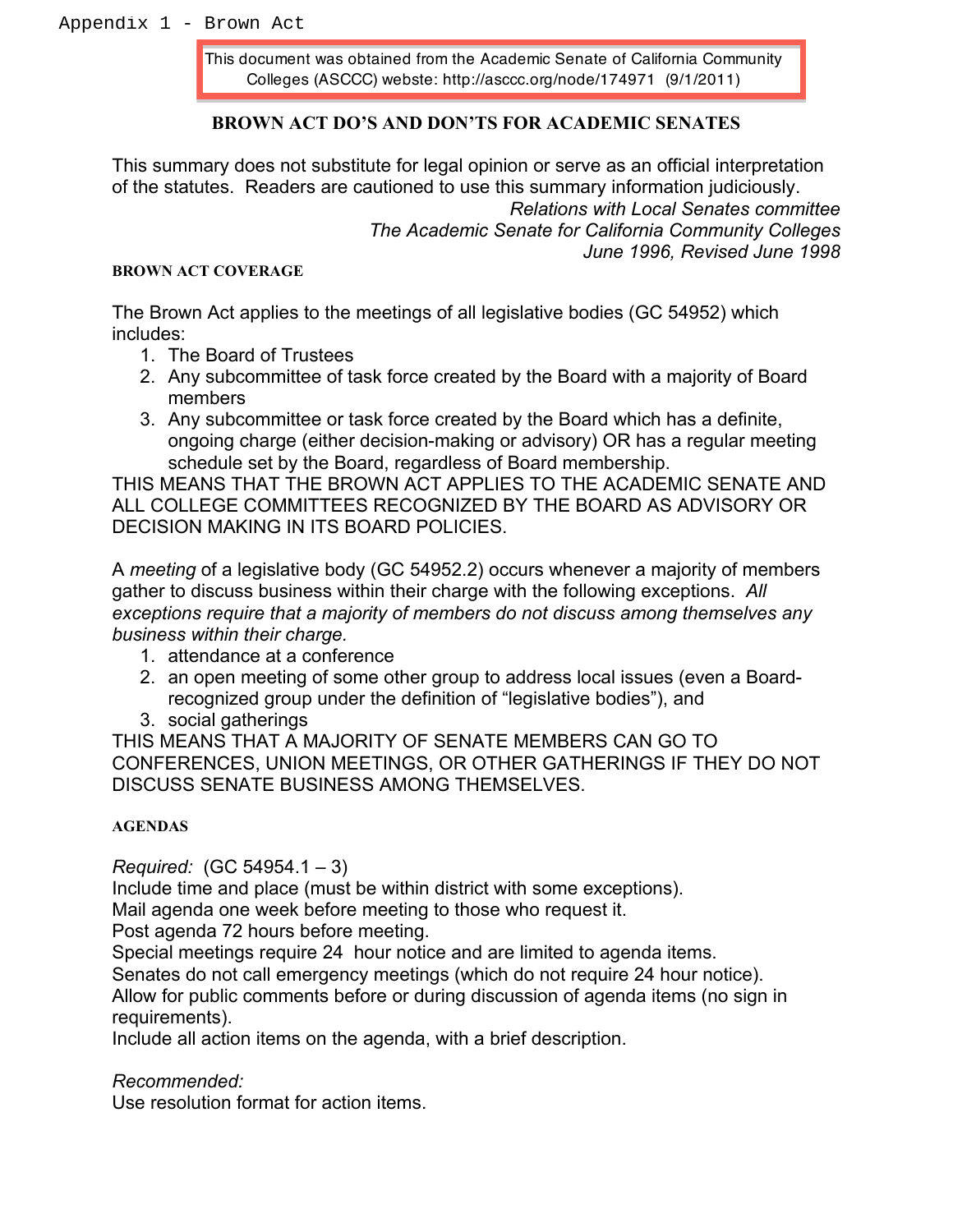Have a first reading at the meeting before action is taken.

Sections: approval of minutes and agenda, public comment, reports (officers, liaisons, committees), action items (first or second reading), discussion items (no action)

# **MEETINGS**

Required: (GC 54952.2, 54953-.6, 54957.5-.9, 54957-.7)

All meetings are open; closed session are for litigation (the senate is or will be sued), personnel matters (senate has the responsibility for evaluating a senate employee) or negotiating with a bargaining agent (the senate does not do this).

All votes are open; no secret ballots.

Action is limited to those items on the agenda.

Exception: action may be taken on a non-agenda item, but this requires:

- 1. that the need for immediate action was discovered after the agenda was posted, and
- 2. a vote of two-thirds of all members (not just those present) or unanimous if less than two-thirds of members are present.

Members may respond to public comments but not take action (time limits may be used).

All items distributed by the Senate before or during meetings must be available to the public at the meeting (reasonable fees may be charged).

Exception: items under Title 1 Sections 6253.5, 6254, or 6254.7.

# Recommended:

Bring extra copies of documents which may have been distributed at previous meetings available to the public for discussion of action items. and make these

If others bring items to distribute, you are not required to provide public copies immediately, but offer to send copies later to those who request them in writing (use a sian-up list).

Be careful what you distribute at meetings—these are now public documents. Set time limits for discussion, particularly for public comments (e.g., 15 minutes total and 3 minutes per person on each action item).

Senates usually allow public comment on agenda items during the discussion of that item. Use the public comments section of the agenda for citizen's items not on the agenda.

Keep discussion within the scope of the agenda item.

# **BROWN ACT SITUATIONS**

Which of the following are violations of the Brown Act?

- 1. A Board member is pushing an issue by calling each of the other members, one after the other, to argue for a favorable vote.
- 2. The college president has lunch with the President of the Board each Wednesday to talk district business.
- 3. The majority of the Board members attend the conference of the California **Community College League.**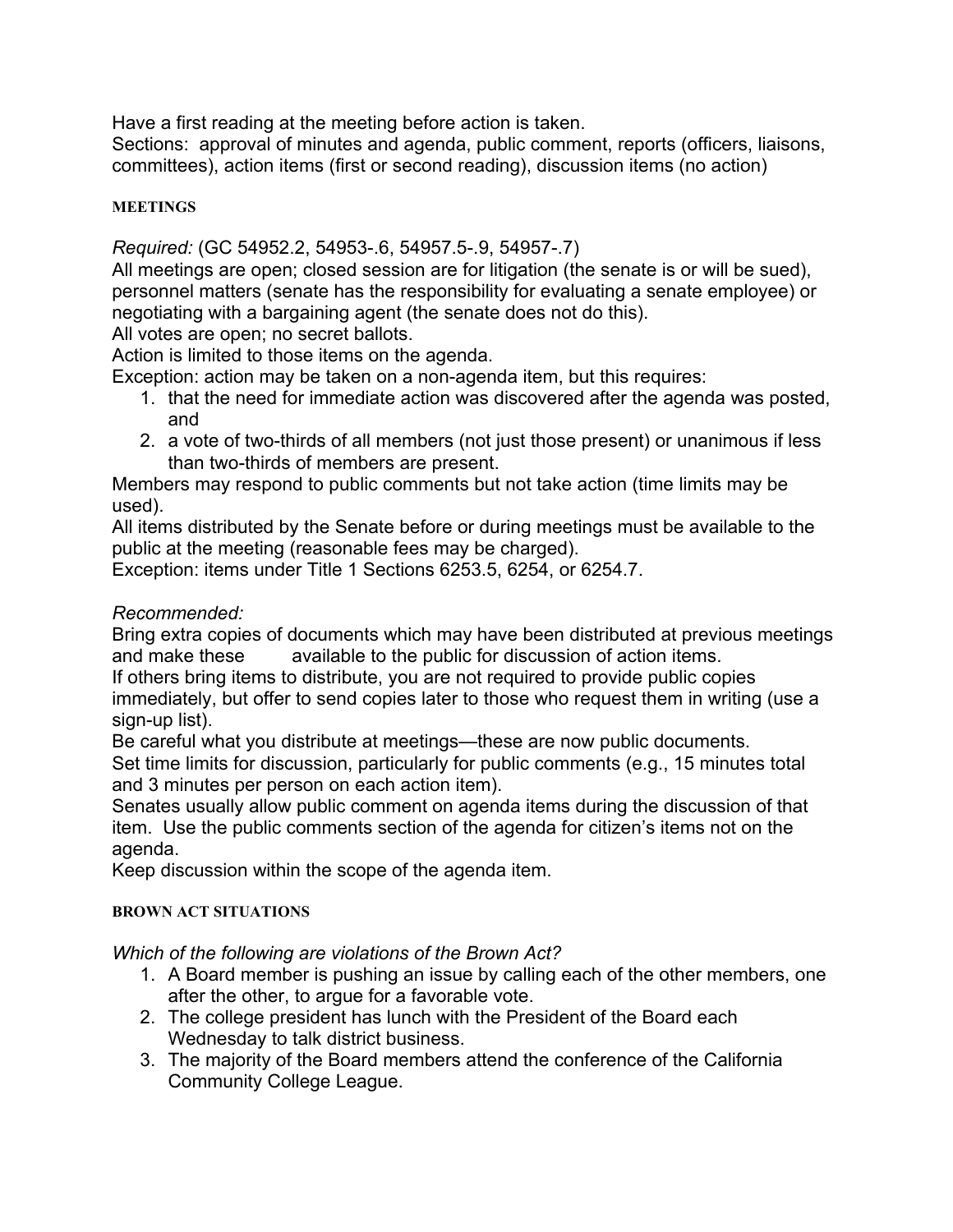- 4. The Board requires members of the public to sign in before speaking under public comments.
- 5. Your mailed notice of a regular Board meeting is postmarked three days before the meeting date.
- 6. The Board agenda is posted on Saturday at 8:00 a.m., for a Tuesday night board meeting.
- 7. The president of the academic senate has an emergency item and decides to poll the executive officers prior to the regular senate meeting.
- 8. The Board forms a subcommittee to study a specific subject and report back to the full board.
- 9. The administration discusses a management reorganization in concept with the Board in closed session.
- 10. During public comment, an issue is raised and the senate promises to take action but does not do so with a formal motion.

1) Violates 54952.2. 2) OK. 3) OK if business not discussed: 54952.2c2. 4) Violates 54953.3. 5) Must be 1 week: 54954.1. 6) OK 72 hrs: 54954.2. 7) Violates 54952.2. 8) Subject to Brown Act: 54952. 9) Violates 54962. 10) Violates 54854.2: action on nonagenda item.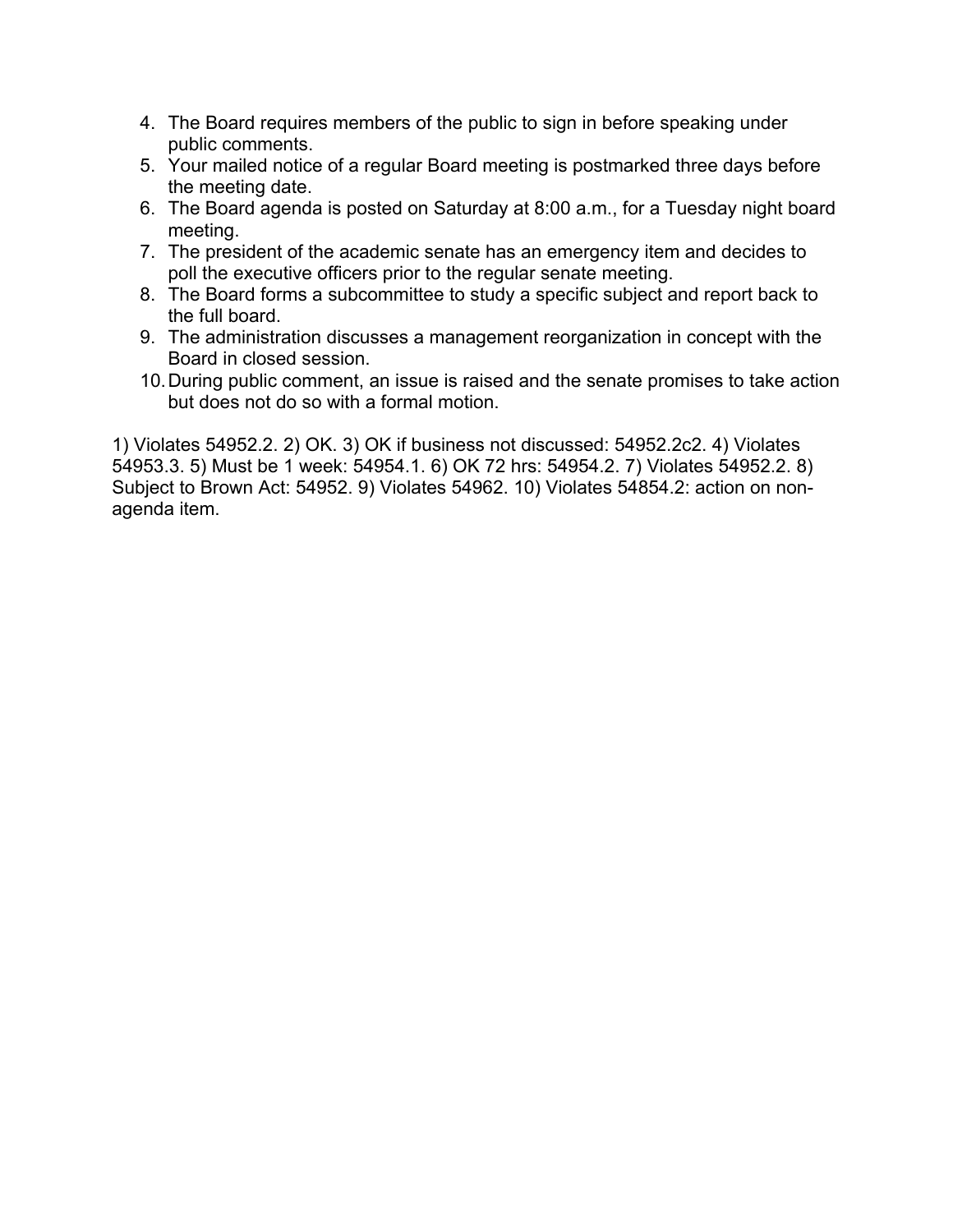## **Open Meeting Laws In California The Brown Act** Government Code \$54950-54960.5

This quide is intended to be a quick reference on the Brown Act as of February 10. 1996. It does not substitute for research or consultation with a lawyer on detailed questions. It is intended to address the most common access problems, but can't cover everything.

**First Amendment Project:** www.well.com/user/fap/index.html This page maintained by  $fap@well.com$ 

### **THE BASICS**

Meetings of public bodies must be "open and public," actions may not be secret, and action taken in violation of open meetings laws may be voided (§§54953(a), 54953(c), 54960, 54960.1).

### **WHO'S COVERED**

- 1) Local agencies, including counties, cities, school and special districts (§54951).
- 2) "Legislative bodies" of each agency are the boards whose meetings are governed by the Brown Act – the agency's governing body plus any board, commission, committee, task force or other advisory body created by the agency, whether permanent or temporary (§54952(b)). Collectively these will be called "covered boards."
- 3) Any standing committee of a covered board, regardless of number of members  $(S54952(b))$ .
- 4) Nonprofit corporations formed by a public agency or which includes a member of a covered board and receives public money from that covered board (§54952).
- 5) NOT affected are: meetings of ad hoc, advisory committees consisting of less than a quorum of the covered board (§54952(b)); most nonprofit corporations; courts and court agencies; state government. (See Bagley-Keene Act for state agencies, §§ 11120-11132.)

# **WHAT'S COVERED**

A "meeting is any gathering of a majority of the members of a covered board to hear, discuss, or deliberate on matters within the agency's or board's jurisdiction. "Note: no vote or action is required for the gathering to be a meeting, nor must the members meet face-to-face (§54962.2).

### **MEETING RULES**

To preserve the public's rights under the Brown Act, an agency must:

• Post and send notice and an agenda for any regular meeting (§§54594, 54954.2): mail notice one week before regular and special meetings to those who request it (§54954.1): notice special and emergency meetings (§54956, §54956.1).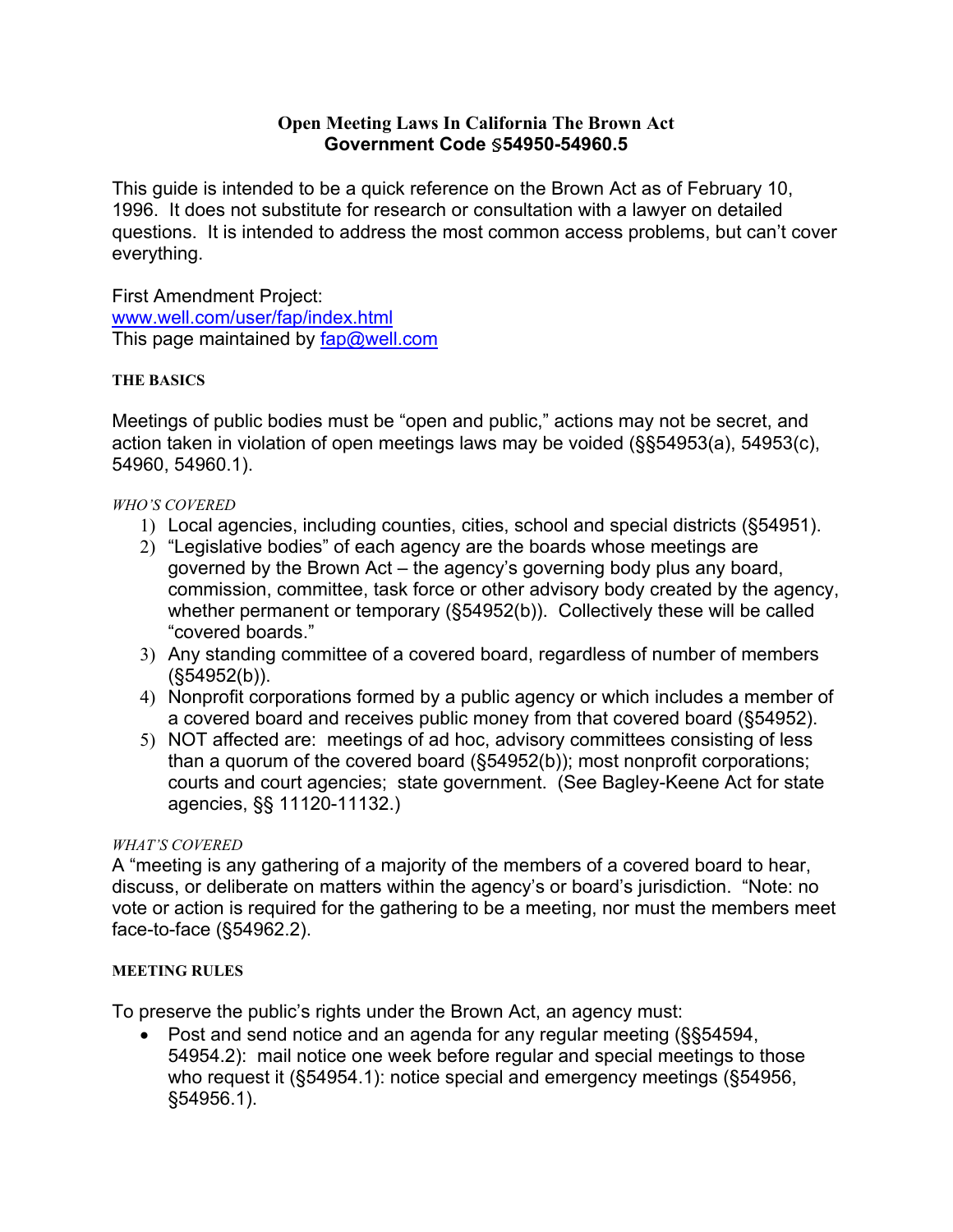- Notify the media of special or emergency meetings (§54956, §54956.5); allow media to remain in meetings, cleared due to public disturbance (§54957.9).
- Limit action to items on the agenda, absent special circumstances  $(S54954.2(a)(b)).$
- Hold meetings in the jurisdiction of the agency except in limited circumstances  $(\$54954(b)(1)-(4),(c),(d),(e))$ , and in places accessible to all, with no fee  $(S54961(A)).$
- Do not require a "sign in" for anyone (§54953.3)
- Allow recording and broadcast of meetings (§54953.5(a)), and let the public have a copy of and listen to any recording made by the agency of its open meetings  $(S54953.5(b))$ .
- Allow the public to address the covered board at regular or committee meetings. On any item in the agency's jurisdiction (§54954.3(a)).
- Conduct only public votes, with no secret ballots (§54953(c)).
- Treat documents as public "without delay," if distribution before or at the meeting, unless they are also exempt under the Public Records Act (§54957.5).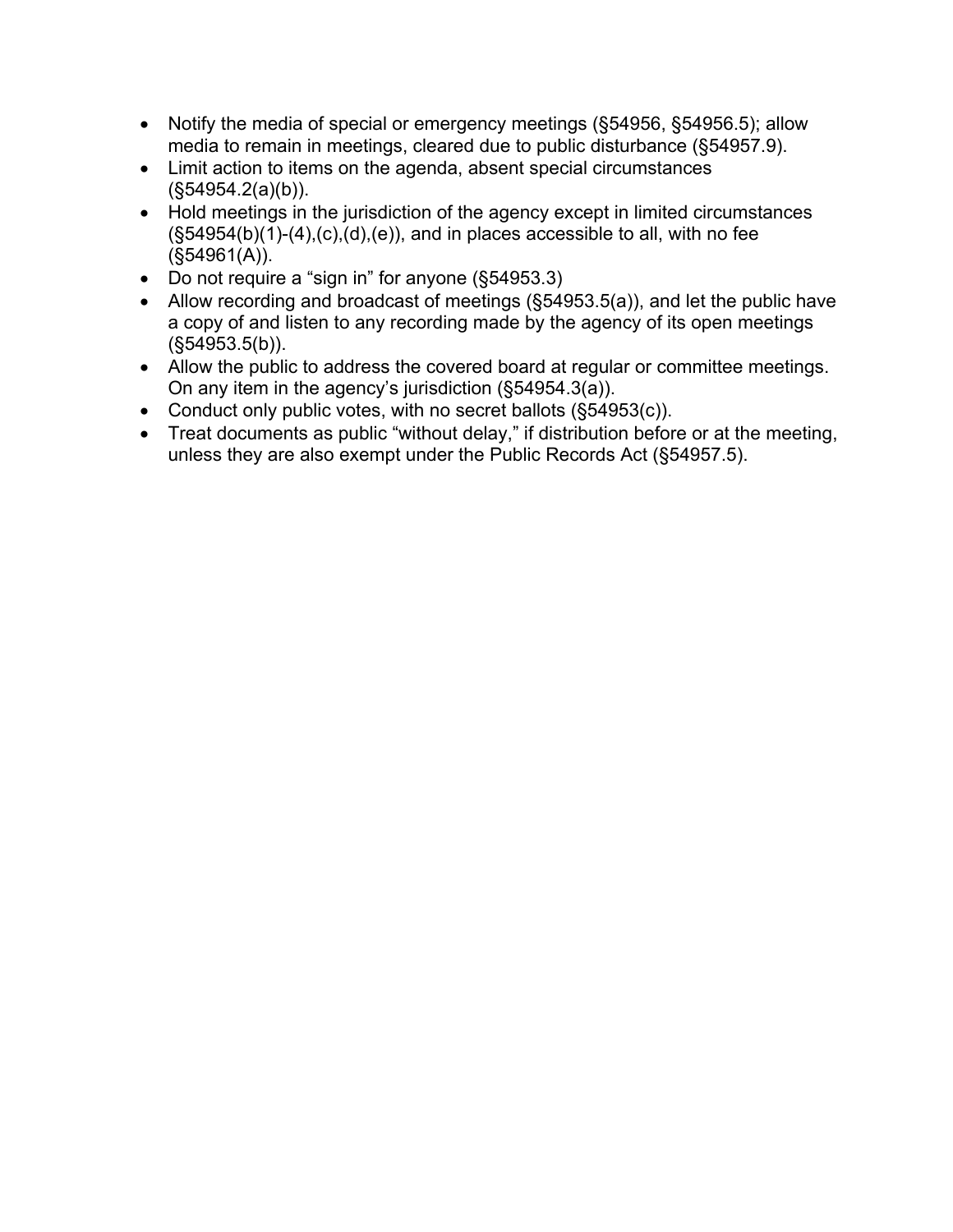WHAT IF...

- A council member is on a board of a nonprofit corporation  $-$  is it covered? YES. if the council appointed him or her, and funds the corporation  $(\$54952(c)(2))$ .
- An agency delegates authority to some other entity  $-$  is that entity covered? YES, if it was created by the agency's elected body)  $§54952(b)(c)(1)$ .
- A council committee meeting has less than a guorum  $-$  is it required to meet openly? YES, if the committee has either a set meeting schedule or a continuing subject matter jurisdiction (§54952(b)).
- A guorum of an agency is at a social gathering  $-$  is that a violation? NO, so long as the members do not discuss business matters within their jurisdiction (§54952.2(b)(4)). BUT regular "social" gatherings like luncheons are meetings, since it's likely public business is discussed (43 Opps. Atty. Gen. 36 (1964)).
- Members use individual contacts to collectively decide an issue  $-$  Is that a violation? YES. Information communicated to a quorum through a series of contacts, individuals phone calls ("daisy chain"), or a third person ("spoke and wheel") to evade the public is a "meeting"  $(\$54952.2(a)(2); 63$  Opps. Atty. Gen. 820 (1980); Stockton Redevelop Agency, 171 CA 3d 95 (1985); Common Cause v. Stirling, 147 CA 3d 518 (1983).
- Agency members attend a conference and call another member  $-$  is this covered? NO, so long as they do not discuss specific business matters within their jurisdiction  $(\$54952.2(b)(2),(3))$ .
- A meeting is held by video-teleconference. This is ALLOWED, for testimony and deliberation only, if the public's rights are protected (§54953(b)).

# **RULES FOR CLOSED MEETING**

Closed meetings are the exception, and permitted only if they meet defined purposes and follow special requirement (§54953(a), (c), §54954.5, §54962).

# **EVEN AT CLOSED SESSIONS:**

Special public notice and agenda requirements apply §54954, 54954.2, 54954.5). All actions taken and all votes in closed session must be publicly reported orally or in writing within 24 hours (§54957.1), and copies of any contract or settlements approved must be made available promptly  $(\S 54957.1(c))$ .

# **CLOSED MEETINGS MAY BE HELD FOR:**

# PERSONNEL.

Only to discuss the appointment, employment, performance, evaluation, complaints about or dismissal of a specific employee or potential employee (§54957). (The employee may request a public meeting on any charges or complaints). Closed sessions are NOT ALLOWED for general employment discussions; independent contractors not functioning as employees; salary discussions; any elected official or member of the covered board; "the local agency's available funds, funding priorities or budget."

PENDING LITIGATION: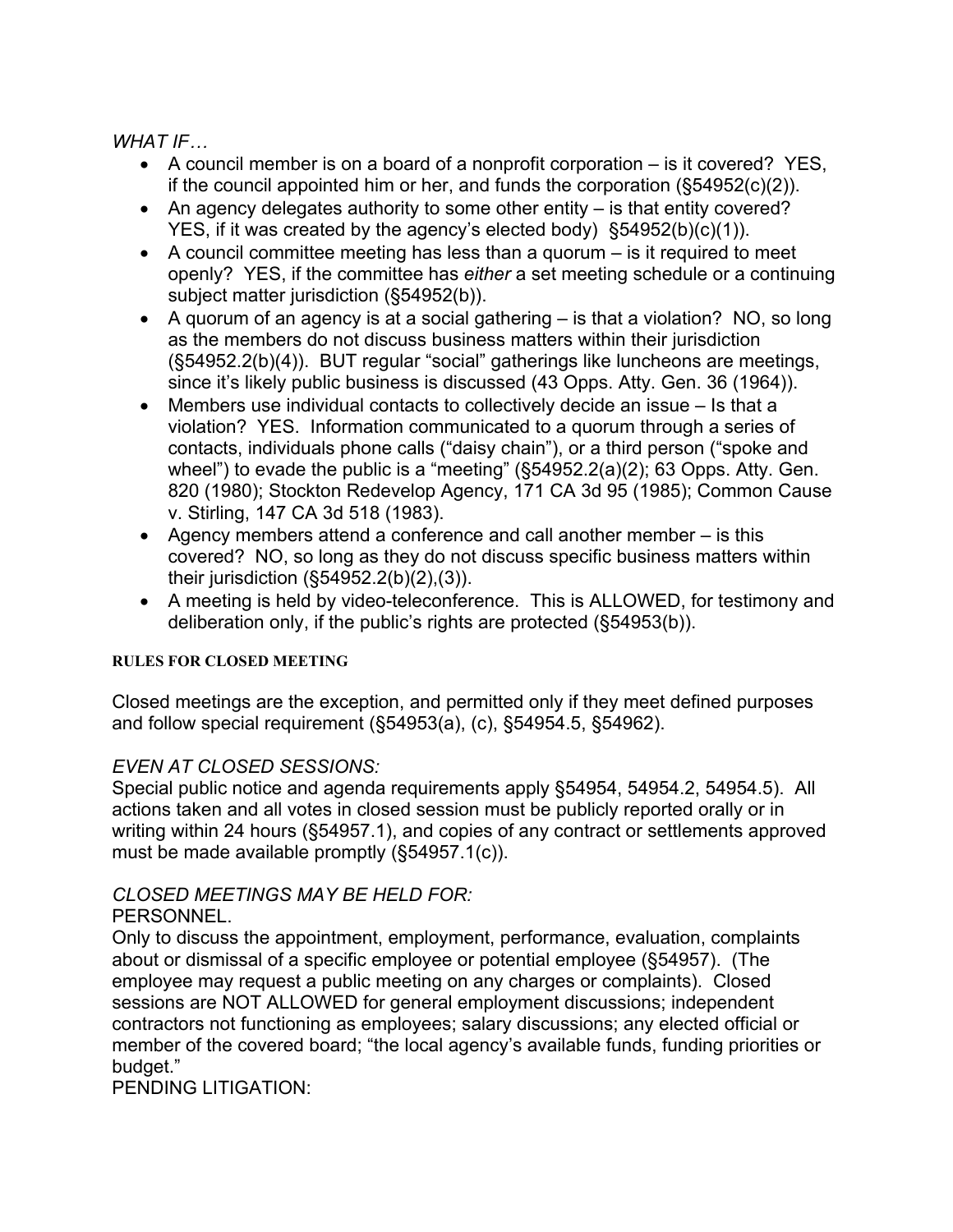Only if open discussion "would prejudice the position of the agency in the litigation." The litigation must be named on the posted agenda or in open session (§54956.9). To qualify, the agency must:

- Be a party to pending litigation  $(\S 54956.9(a))$ ;
- OR expect, based on certain specifies facts, to be sued  $(\S 54956.9 \text{ (b)}(1), (2))$ ;
- OR expect to file suit itself (§54956.9(c)).

# **LABOR NEGOTIATIONS**

• Only to instruct the agency's negotiator's on compensation issues (§54957.6). (Note: school districts are covered by the Rodda Act.)

# PROPERTY NEGOTIATIONS

• Only to discuss, with an agency's bargaining agent, price or payment terms. The parcel name of the prospective seller or purchaser must be on the agenda. Final price and payment terms must be disclosed when the actual lease or contract is discussed for approval  $(\$54956.8)$ .

**OTHER** 

• Other closed meetings include license and permit applications for people with criminal records (§54958.7); threats to public services or facilities (§54957); Insurance pooling (§54956.95).

# **WHAT TO DO IF:**

# A MEETING IS CLOSED THAT SHOULD BE OPEN.

- Refuse to leave, and use this Guide to check the law, to protest and enforce all notice requirements
- Leave only of ordered by law enforcement
- Call your editor or lawyer at once

AN ILLEGAL CLOSED MEETING HAS BEEN HELD

- Ask participants what happened, and get reports of actions taken and copies of contracts approved.
- Call first Amendment Project, (http://www.well.com/user/fap/index.html), Society of Professional Journalists (http://town.hall.org/places/spj) or California First Amendment Coalition (http://ccnet.com/CSNE/cfac.html).
- Write a story or letter to the editor about it
- Contact the District Attorney under §54980(a) against violations or a "gag rule" imposed on a body's members.
- A court may:
	- $\circ$  Force the agency to make and preserve tapes of closed sessions  $(S54960(b))$ ;
	- $\circ$  Declare actions taken null and void (§54960.1)
	- o Award costs and attorneys fees (§54960.5).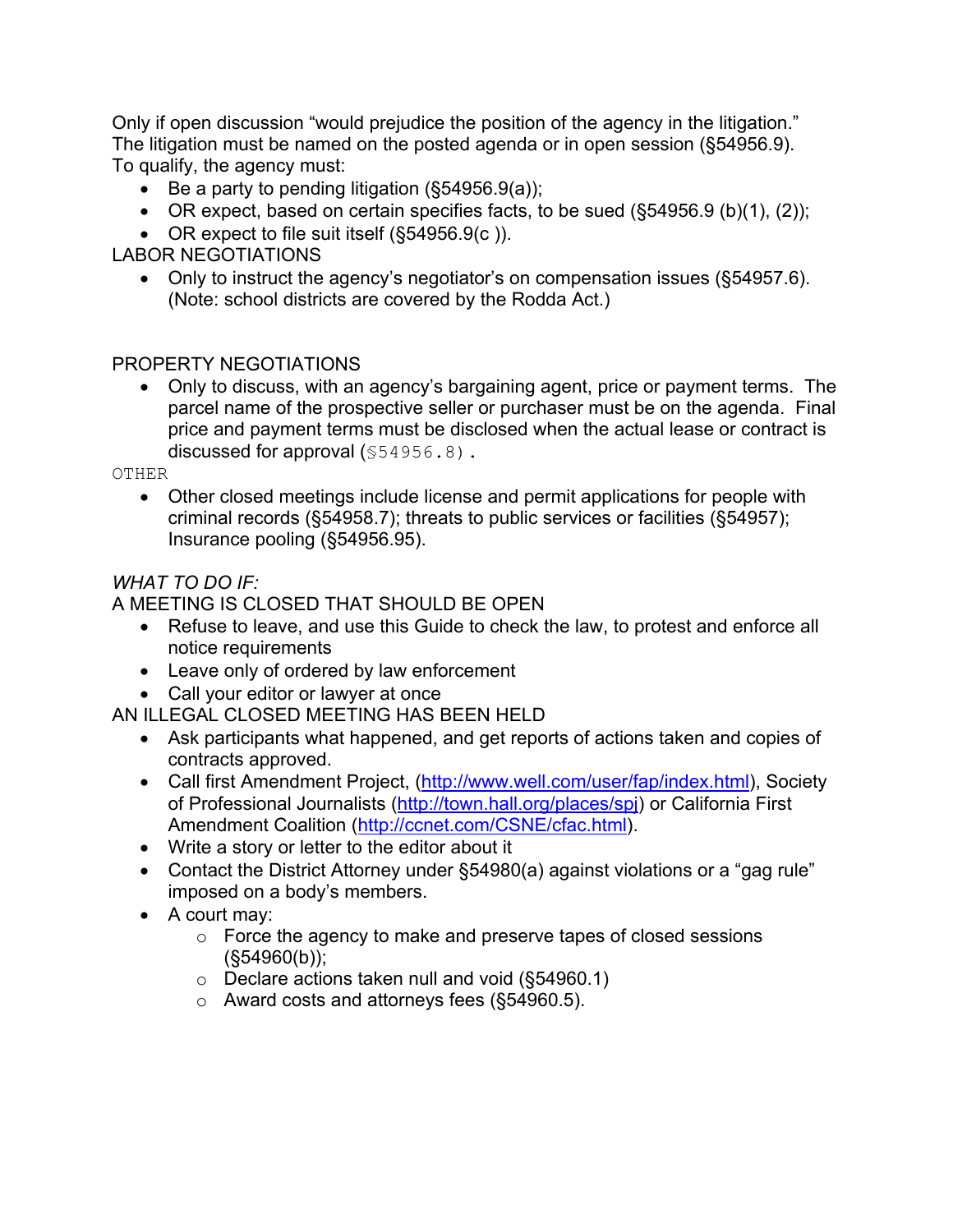### **Government Code on Public Meetings** The Ralph M. Brown Act

Some relevant sections of the Government Code 54951 As used in this chapter. "local agency" means a county, city, whether general law or chartered, city and county, town, school district, municipal corporation, district, political subdivision, or other local public agency.

54952 As used in this chapter, "legislative body" means the governing board, commission, directors or body of a local agency, or any board or commission thereof, and shall include any board, commission, committee, or other body on which officers of a local agency serve in their official capacity as members and which is supported in whole or in part by funds provided by such agency, whether such board, commission, committee, or other body is organized and operated by such local agency or by private corporation.

54952.2 As used in this chapter, "legislative body" also means any board, commission, committee, or similar multimember body which exercises any authority of a legislative body lo a local agency delegated to it by that legislative body.

Meetings of the academic senate or faculty council of a California community college are subject to the open meeting requirements of the Ralph M. Brown Act (Section 54950 et seg). [66 Ops. Atty. Gen. 252, 7-28-83]

- 54953 (a) All meetings of the legislative body of a local agency shall be open and public, and all persons shall be permitted to attend any meeting of the legislative body of the local agency, except as otherwise provided in this chapter.
	- (b) Not with standing any other provision of law, the legislative body of a local agency may use video teleconferencing for the benefit of the public or the legislative body of a local agency in connection with any meeting or proceeding authorized by law. The use of video teleconferencing, is authorized by this chapter, shall be limited to the receipt of public comment or testimony by the legislative body and to deliberations of the legislative body. If the legislative body of a local agency elects to use video teleconferencing, it shall post agenda at all video teleconference locations and adopt reasonable regulations to adequately protect the statutory or constitutional rights of the parties or the public appearing before the legislative body of a local agency. The term "video teleconference" shall mean a system which provides for both audio and visual participation between all members of the legislative body and the public attending a meeting or hearing at any video teleconference location. This section shall remain in effect until January 1, 1994, and on that date is repealed unless a later enacted statute, which is chaptered before January 1, 1994, deletes or extends that date.

54952.6 as used in this chapter, "action taken" means a collective decision by the majority of the members of a legislative body, a collective commitment or promise by a majority of the members of a legislative body to make a positive or negative decision, or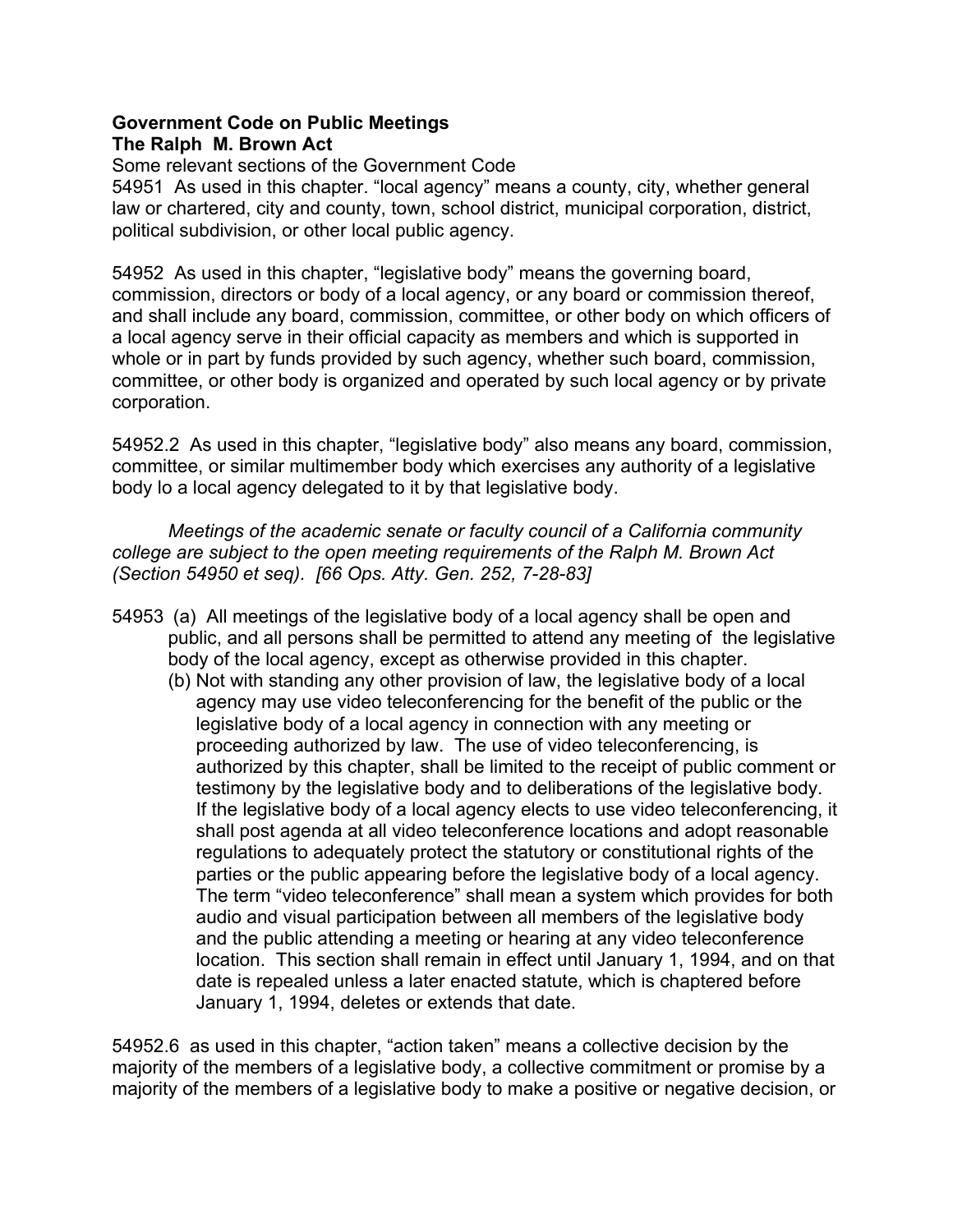an actual vote by a majority of the members of a legislative body when sitting as a body or entity, upon a motion, proposal, resolution, order, or ordinance.

54953.5 Any person attending an open and public meeting of a legislative body of a local agency shall have the right to record the proceedings on a tape recorder in the absence of a reasonable finding of the legislative body of the local agency that such recording constitutes, or would constitute, a disruption of the proceedings.

The Brown Act requires

- 1. Agendas posted at least 72 hours before a regular meeting. Agenda must contain a brief general description of each item of business to be transacted or discussed at the meeting. (54954.2)
- 2. No action shall be taken on any item not appearing on the posted agenda except for emergencies, in instances where two-thirds of the legislative body (or all if less than 2/3 are present) determine that the need for action arose after the agenda was posted, or the item was posted for a prior meeting not more than five calendar days prior to the meeting and the item was continued to the meeting at which action is to be taken. (54954.2)
- 3. Meetings of public agencies be open and public (54952.3, 54953)
- 4. Notice of meetings must be delivered to those requesting notice at least 24 hours before the time of such meeting (54952.3)
- 5. If regular meetings are held, they must be provided for in bylaws or some other rules of the body. In this case, no other notice is required. (54952.3)
- 6. Special meetings may be called by the presiding officer, or by a majority vote of the members of the legislative body. Only business described in the notice of the meeting can be considered. (54956)

Note: failure of any person to receive notice does not constitute grounds for any court to invalidate the actions of the legislative body for which the notice was given. (54954.1)

M. Hittelman 4/18/91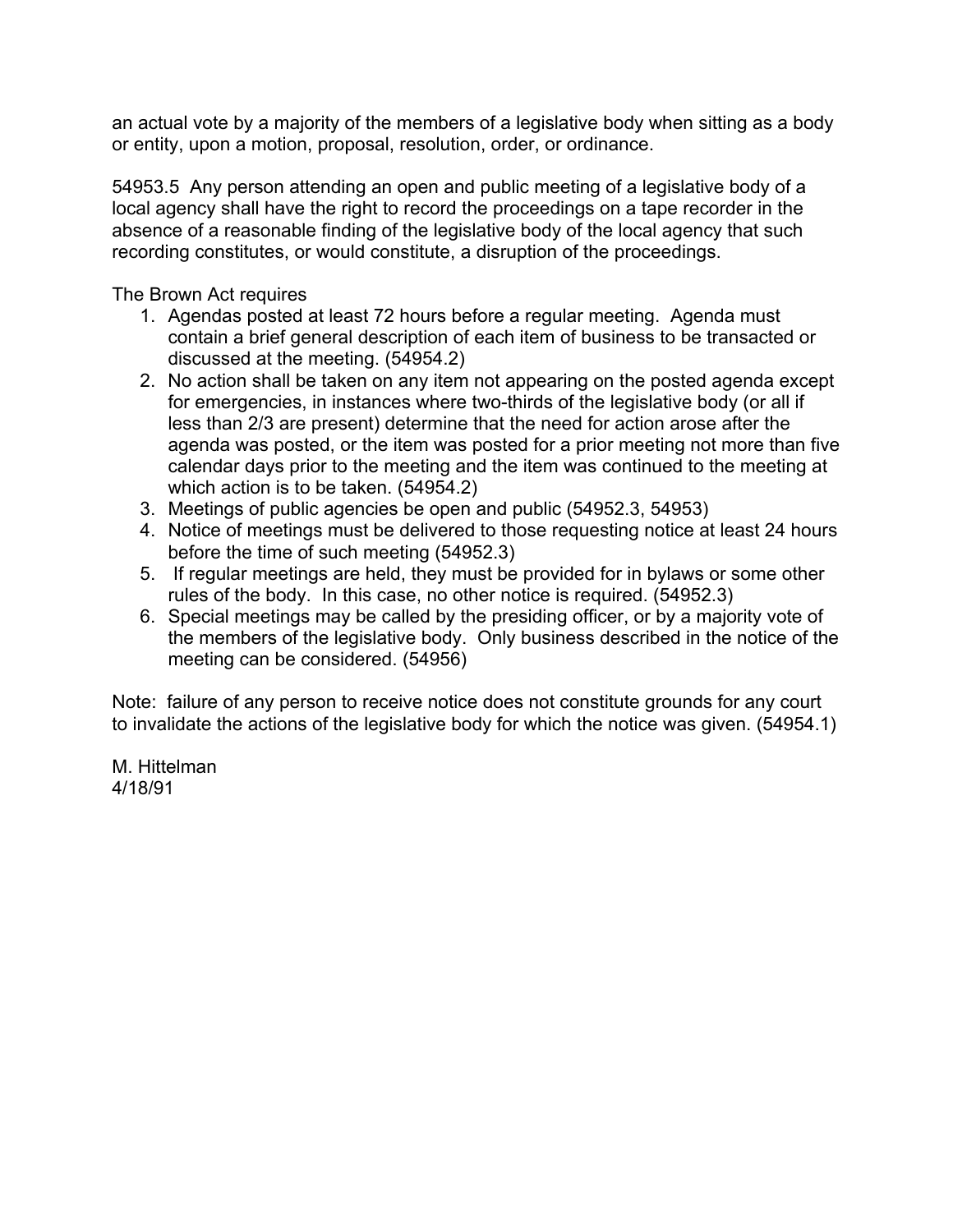## **Defining And Understanding** The Role Of The Academic Senate **Excerpts From Title 5**

#### **SECTION 53200**

#### **DEFINITIONS**

Academic Senate means an organization whose primary function is to make recommendations with respect to academic and professional matters.

Academic and Professional matters means the following policy development and implementation matters:

- 1. Curriculum, including establishing prerequisites.
- 2. Degree and certificate requirements.
- 3. Grading policies.
- 4. Educational program development.
- 5. Standards or policies regarding student preparation and success.
- 6. College governance structures, as related to faculty roles.
- 7. Faculty roles and involvement in accreditation processes.
- 8. Policies for faculty professional development activities.
- 9. Processes for program review.
- 10. Processes for institutional planning and budget development.
- 11. Other academic and professional matters as mutually agreed upon.

**Consult Collegially** means that the district governing board shall develop policies on *academic and professional* matters through either or both of the following:

- 1. Rely primarily upon the advice and judgment of the *academic senate*, OR
- 2. The governing board, or its designees, and the *academic senate* shall reach mutual agreement by written resolution, regulation, or policy of the governing board effectuating such recommendations.

#### **SECTION 53203**

#### **POWERS**

- The governing board shall adopt policies for the appropriate delegation of authority and responsibility to  $\bf{A}$ ) its college academic senate.
- $B)$ In adopting the policies described in section (a), the governing board or designees, shall *consult* collegially with the academic senate.
- $\mathcal{C}$ While consulting collegially, the academic senate shall retain the right to meet with or appear before the governing board with respect to its views and recommendations. In addition, after consultation with the administration, the *academic senate* may present its recommendations to the governing board.
- D) The governing board shall adopt procedures for responding to recommendations of the *academic senate* that incorporate the following:
	- 1. When the board elects to rely primarily upon the advice and judgment of the *academic senate*, the recommendation of the senate will normally be accepted, and only in exceptional circumstances and for compelling reasons will the recommendations not be accepted.
	- 2. When the board elects to provide for mutual agreement with the *academic senate*, and an agreement has not been reached, existing policy shall remain in effect unless such policy exposes the district to legal liability or fiscal hardship. In cases where there is no existing policy, or when legal liability or fiscal hardship requires existing policy to be changed, the board may act, after a good faith effort to reach agreement, only for compelling legal, fiscal, or organizational reasons.